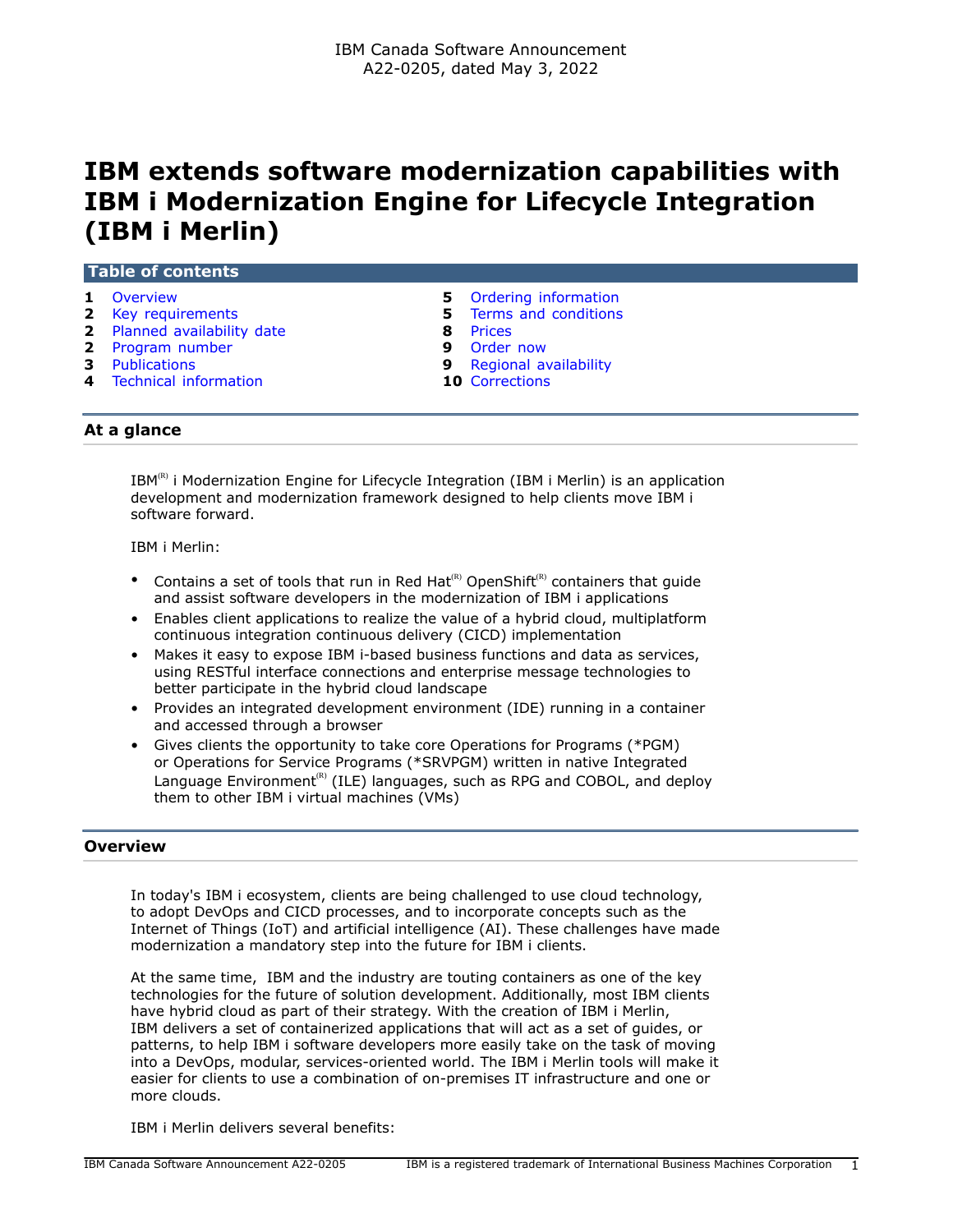- Provides a unified, integrated framework from which you can select tools to build up your solutions.
- Offers an easy-to-use graphical user interface (GUI) to help you manage different tools. Though IBM i Merlin tools run in an OpenShift environment, the details of managing containers are transparent to users who have been working on IBM i for years.
- Makes it faster to deploy tools to assist IBM i operation and development work.
- Aims to provide a complete tool set to facilitate IBM i modernization work. You can have one-stop shopping to get software bundles to modernize IBM i. Such modernization covers programming tools, CICD, exposing existing programs as APIs, and more.
- Primarily supports Red Hat OpenShift (OCP) on Power $\alpha$ , which protects your investment on Power systems.
- Delivers an enterprise-level solution for IBM i clients that also includes thirdparty software to provide better experience and functionalities.

IBM i Merlin use cases include:

- Clients who want to respond more quickly to changing business requirements by developing software using DevOps and CICD tools and methods
- Clients who need to manage their source code in a modern source control management ecosystem, such as Git
- Businesses that want a development platform more easily adoptable for recent IT technologists
- Businesses with existing applications that need to participate in a hybrid cloud landscape
- Clients who have critical data and processes implemented in IBM Db2 $^{(R)}$  for i and existing ILE-based applications, who need to expose those assets as REST APIs
- Businesses that are incorporating container-based applications in their IT landscape

# <span id="page-1-0"></span>**Key requirements**

- IBM i with Rational<sup>(R)</sup> Development Studio (5770-WDS)
- Red Hat OpenShift Platform
- IBM i 7.3, or later

For details, see the [Hardware requirements](#page-3-1) and [Software requirements](#page-3-2) sections.

# <span id="page-1-1"></span>**Planned availability date**

May 20, 2022, in Passport Advantage $<sup>(R)</sup>$ </sup>

Availability within a country is subject to local legal requirements.

# <span id="page-1-2"></span>**Program number**

| Program number | VRM   | Program name                                               |
|----------------|-------|------------------------------------------------------------|
| 5900-AN9       | 1.0.0 | IBM i Modernization<br>Engine for Lifecycle<br>Integration |

# **Offering Information**

Product information is available on the [IBM Offering Information](http://www.ibm.com/common/ssi) website.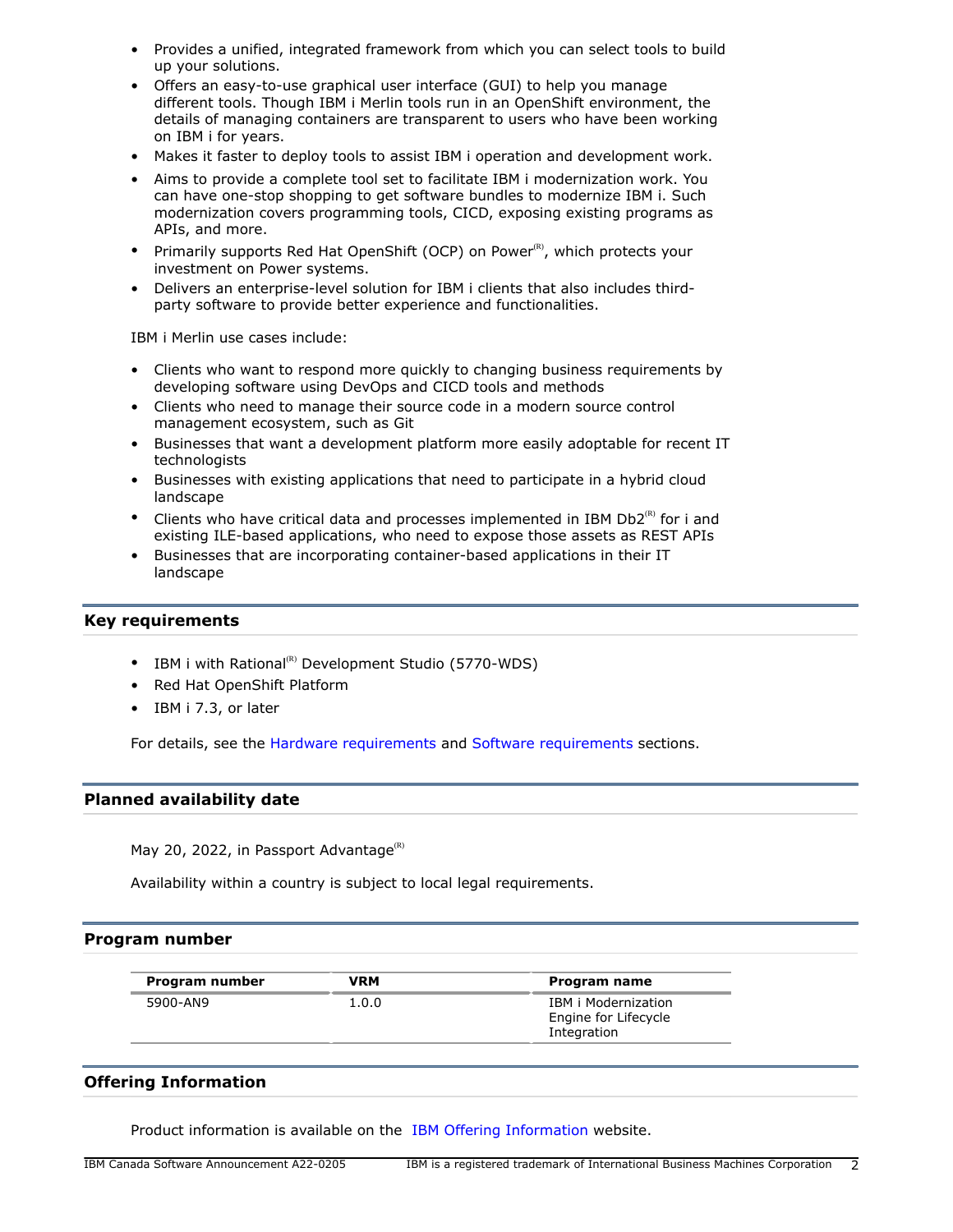# <span id="page-2-0"></span>**Publications**

None

## **Services**

## **IBM Systems Lab Services**

Systems Lab Services offers infrastructure services to help build hybrid cloud and enterprise IT solutions. From servers to storage systems and software, Systems Lab Services can help deploy the building blocks of a next-generation IT infrastructure to empower a client's business. Systems Lab Services consultants can perform infrastructure services for clients on-line or onsite, offering deep technical expertise, valuable tools, and successful methodologies. Systems Lab Services is designed to help clients solve business challenges, gain new skills, and apply best practices.

Systems Lab Services offers a wide range of infrastructure services for IBM Power servers, IBM Storage systems, IBM  $Z^{(R)}$ , and IBM LinuxONE. Systems Lab Services has a global presence and can deploy experienced consultants on-line or onsite around the world.

For assistance, contact Systems Lab Services at ibmsls@us.ibm.com.

To learn more, see the [IBM Systems Lab Services](https://www.ibm.com/it-infrastructure/services/lab-services) website.

# **IBM ConsultingTM**

As transformation continues across every industry, businesses need a single partner to map their enterprise-wide business strategy and technology infrastructure. IBM Consulting is the business partner to help accelerate change across an organization. IBM specialists can help businesses succeed through finding collaborative ways of working that forge connections across people, technologies, and partner ecosystems. IBM Consulting brings together the business expertise and an ecosystem of technologies that help solve some of the biggest problems faced by organizations. With methods that get results faster, an integrated approach that is grounded in an open and flexible hybrid cloud architecture, and incorporating technology from IBM Research<sup>(R)</sup> and IBM Watson<sup>(R)</sup> AI, IBM Consulting enables businesses to lead change with confidence and deliver continuous improvement across a business and its bottom line.

For additional information, see the [IBM Consulting](https://www.ibm.com/consulting) website.

## **IBM Technology Support Services (TSS)**

Get preventive maintenance, onsite and remote support, and gain actionable insights into critical business applications and IT systems. Speed developer innovation with support for over 240 open-source packages. Leverage powerful IBM analytics and AI-enabled tools to enable client teams to manage IT problems before they become emergencies.

TSS offers extensive IT maintenance and support services that cover more than one niche of a client's environment. TSS covers products from IBM and OEMs, including servers, storage, network, appliances, and software, to help clients ensure high availability across their data centre and hybrid cloud environment.

For details on available services, see the [Technology support for hybrid cloud](https://www.ibm.com/services/technology-support) [environments](https://www.ibm.com/services/technology-support) website.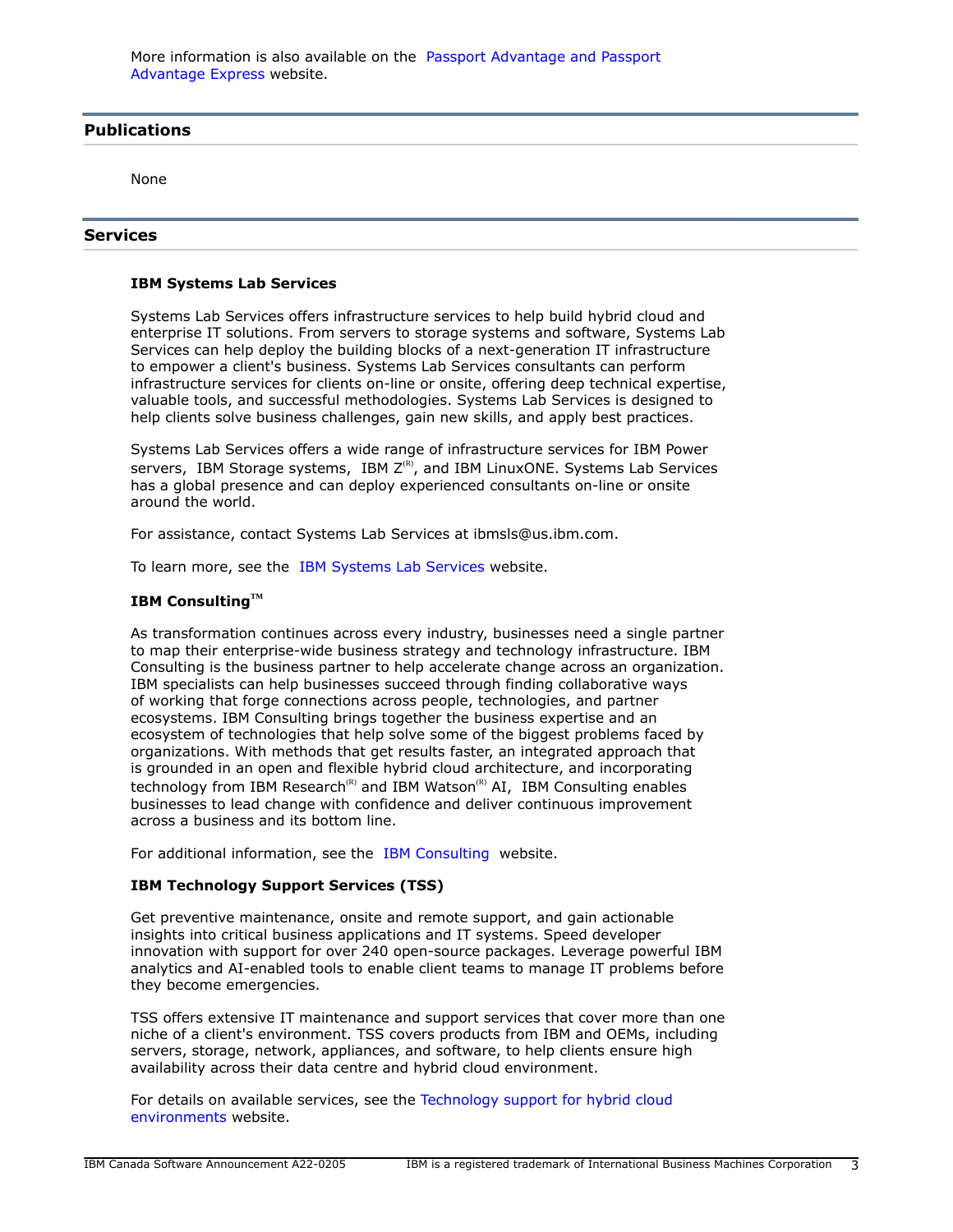# **IBM Expert Labs**

Expert Labs can help clients accelerate their projects and optimize value by leveraging their deep technical skills and knowledge. With more than 20 years of industry experience, these specialists know how to overcome the biggest challenges to deliver business results that can have an immediate impact.

Expert Labs' deep alignment with IBM product development allows for a strategic advantage as they are often the first in line to get access to new products, features, and early visibility into roadmaps. This connection with the development enables them to deliver First of a Kind implementations to address unique needs or expand a client's business with a flexible approach that works best for their organization.

For additional information, see the [IBM Expert Labs](https://www.ibm.com/products/expertlabs) website.

# **IBM Security(R) Expert Labs**

With extensive consultative expertise on IBM Security software solutions, Security Expert Labs helps clients and partners modernize the security of their applications, data, and workforce. With an extensive portfolio of consulting and learning services, Expert Labs provides project-based and premier support service subscriptions.

These services can help clients deploy and integrate IBM Security software, extend their team resources, and help guide and accelerate successful hybrid cloud solutions, including critical strategies such as zero trust. Remote and on-premises software deployment assistance is available for IBM Cloud Pak $R<sup>(R)</sup>$  for Security, IBM Security QRadar<sup>(R)</sup>/QRoC, IBM Security SOAR/Resilient<sup>(R)</sup>, IBM i2<sup>(R)</sup>, IBM Security Verify, IBM Security Guardium<sup>(R)</sup>, and IBM Security MaaS360<sup>(R)</sup>.

For more information, contact Security Expert Labs at sel@us.ibm.com.

For additional information, see the [IBM Security Expert Labs](https://www.ibm.com/security/security-expert-labs) website.

# <span id="page-3-0"></span>**Technical information**

# **Specified operating environment**

# <span id="page-3-1"></span>*Hardware requirements*

An IBM Power server

# <span id="page-3-2"></span>*Software requirements*

- IBM i 7.3, or later
- IBM i with Rational Development Studio (5770-WDS)
- Red Hat OpenShift Platform

## *IBM Support*

[IBM Support](https://www.ibm.com/support) is your gateway to technical support tools and resources that are designed to help you save time and simplify support. IBM Support can help you find answers to questions, download fixes, troubleshoot, submit and track problem cases, and build skills. Learn and stay informed about the transformation of IBM Support, including new tools, new processes, and new capabilities, by going to the [IBM Support Insider](https://www.ibm.com/support/insider).

# *Additional IBM support*

# **IBM Client Engineering for Systems**

Client Engineering for Systems is a framework for accelerating digital transformation. It helps you generate innovative ideas and equips you with the practices, technologies, and expertise to turn those ideas into business value in weeks. When you work with Client Engineering for Systems, you bring pain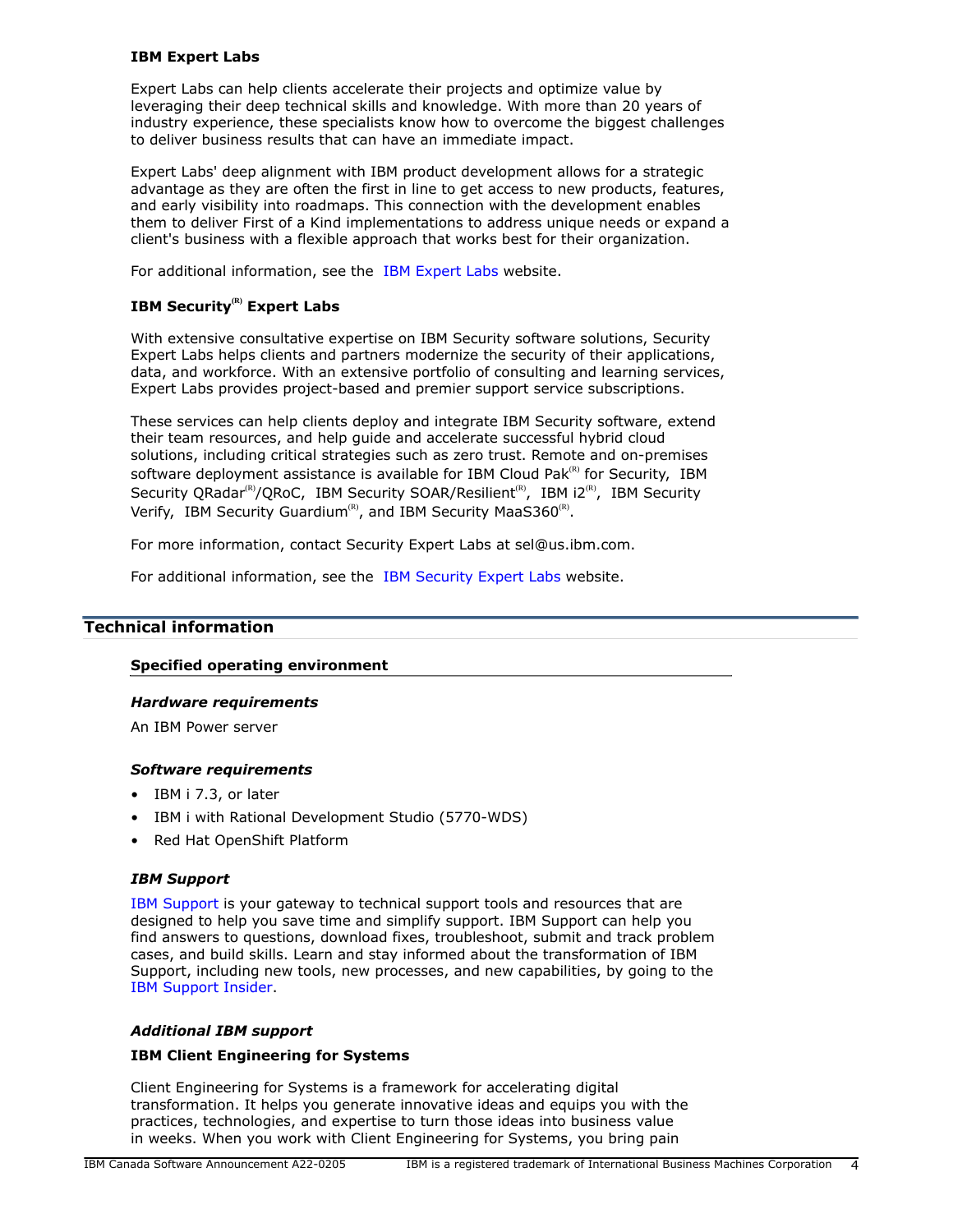points into focus. You empower your team to take manageable risks, adopt leading technologies, speed up solution development, and measure the value of everything you do. Client Engineering for Systems has experts and services to address a broad array of use cases, including capabilities for business transformation, hybrid cloud, analytics and AI, infrastructure systems, security, and more. Contact Client Engineering for Systems at sysgarage@ibm.com.

## **Planning information**

## *Packaging*

This offering is delivered through the internet as an electronic download. There is no physical media.

# <span id="page-4-0"></span>**Ordering information**

For ordering information, consult your IBM representative or IBM Business Partner, or go to the [Passport Advantage](https://www.ibm.com/software/passportadvantage/) website.

This program is available only through Passport Advantage.

#### **Passport Advantage**

#### **New part numbers**

IBM i Modernization Engine for Lifecycle Integration (5900-AN9) introduces the following part numbers:

| Part number description                                                                                                                              | <b>Part number</b> |
|------------------------------------------------------------------------------------------------------------------------------------------------------|--------------------|
| IBM i Modernization Engine for Lifecycle<br>Integration Virtual Processor Core License<br>+ SW Subscription & Support 12 Months                      | D091ZZX            |
| IBM i Modernization Engine for Lifecycle<br>Integration Virtual Processor Core Annual<br>SW Subscription & Support Renewal                           | E091YZX            |
| IBM i Modernization Engine for Lifecycle<br><b>Integration Virtual Processor Core SW</b><br>Subscription & Support Reinstatement 12<br><b>Months</b> | D0921ZX            |

## **Charge metric**

The charge metric for this licensed product can be found in the following License Information document:

| Program number | <b>License Information</b><br>document title                      | <b>License Information</b><br>document number |
|----------------|-------------------------------------------------------------------|-----------------------------------------------|
| 5900-AN9       | <b>IBM</b> i Modernization<br>Engine for Lifecycle<br>Integration | L-LHIH-CDFL7G                                 |

Select your language of choice and scroll down to the Charge Metrics section. Follow-on releases, if any, may have updated terms. See the [License Information](https://www.ibm.com/software/sla/sladb.nsf/search?OpenForm) [documents](https://www.ibm.com/software/sla/sladb.nsf/search?OpenForm) website for more information.

## <span id="page-4-1"></span>**Terms and conditions**

The information provided in this announcement letter is for reference and convenience purposes only. The terms and conditions that govern any transaction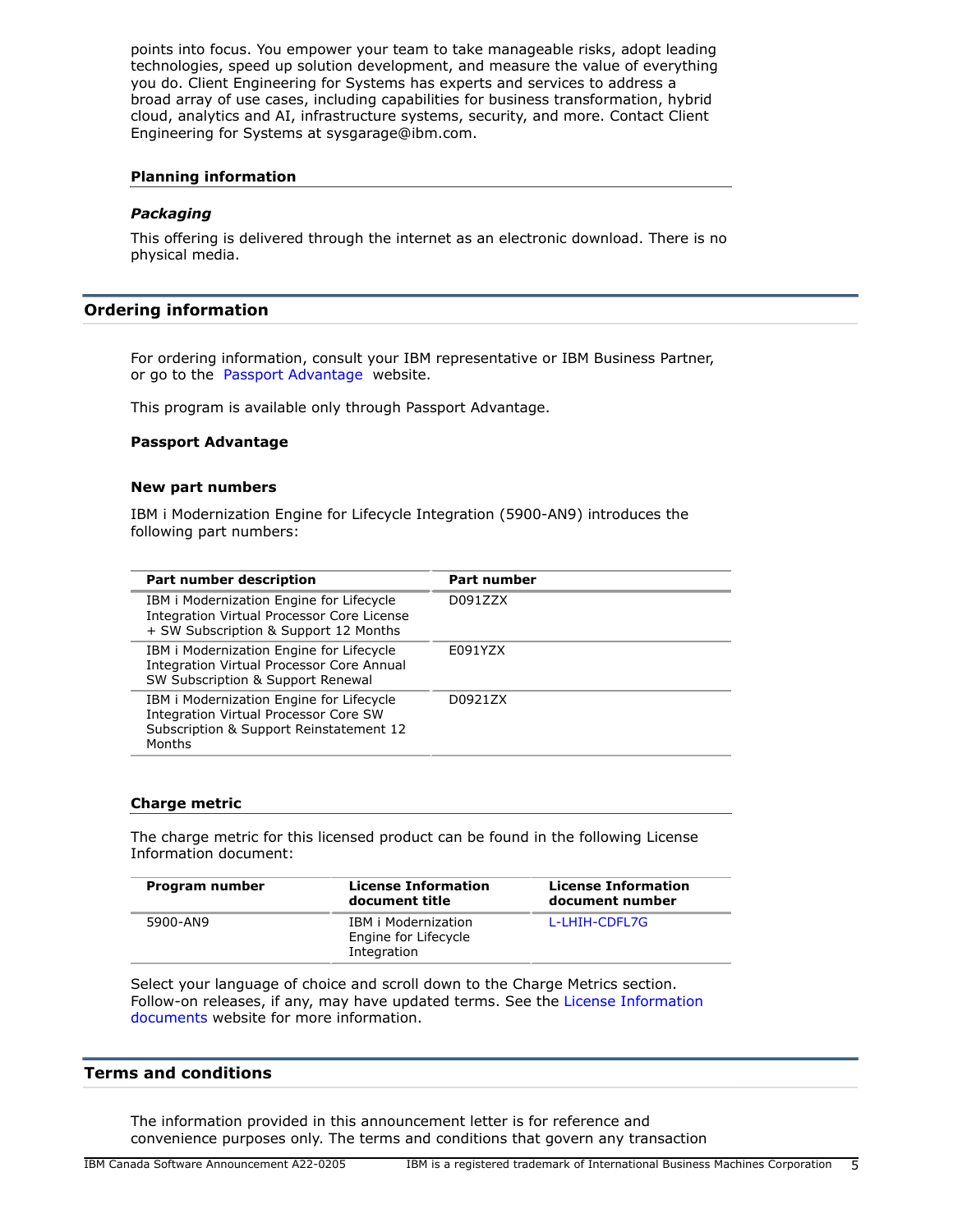with IBM are contained in the applicable contract documents such as the IBM International Program License Agreement, IBM International Passport Advantage Agreement, and the IBM Agreement for Acquisition of Software Maintenance.

This product is available only through Passport Advantage.

## **Licensing**

IBM International Program License Agreement including the License Information document and Proof of Entitlement (PoE) govern your use of the program. PoEs are required for all authorized use. Part number products only, offered outside of Passport Advantage, where applicable, are license only and do not include Software Maintenance.

This software license includes Software Subscription and Support (also referred to as Software Maintenance).

## **Software Maintenance**

Licenses under the IBM International Program License Agreement (IPLA) provide for support with ongoing access to releases and versions of the program. IBM includes one year of Software Subscription and Support with the initial license acquisition of each program acquired. The initial period of Software Subscription and Support can be extended by the purchase of a renewal option, if available. Two charges apply: a one-time license charge for use of the program and an annual renewable charge for the enhanced support that includes telephone assistance (voice support for defects during normal business hours), as well as access to updates, releases, and versions of the program as long as support is in effect.

## **License Information number**

The following License Information document applies to the offering in this announcement:

| Program identifier | <b>License Information</b><br>document title                      | <b>License Information</b><br>document number |
|--------------------|-------------------------------------------------------------------|-----------------------------------------------|
| 5900-AN9           | <b>IBM</b> i Modernization<br>Engine for Lifecycle<br>Integration | L-LHIH-CDFL7G                                 |

Follow-on releases, if any, may have updated terms. See the [License Information](https://www.ibm.com/software/sla/sladb.nsf/search?OpenForm) [documents](https://www.ibm.com/software/sla/sladb.nsf/search?OpenForm) website for more information.

## **Limited warranty applies**

Yes

## **Limited warranty**

IBM warrants that when the program is used in the specified operating environment, it will conform to its specifications. The warranty applies only to the unmodified portion of the program. IBM does not warrant uninterrupted or error-free operation of the program or that IBM will correct all program defects. You are responsible for the results obtained from the use of the program.

IBM provides you with access to IBM databases containing information on known program defects, defect corrections, restrictions, and bypasses at no additional charge. For further information, see the [IBM Support Guide](http://www.ibm.com/support/customercare/sas/f/handbook/home.html).

IBM will maintain this information for at least one year after the original licensee acquires the program (warranty period).

# **Program technical support**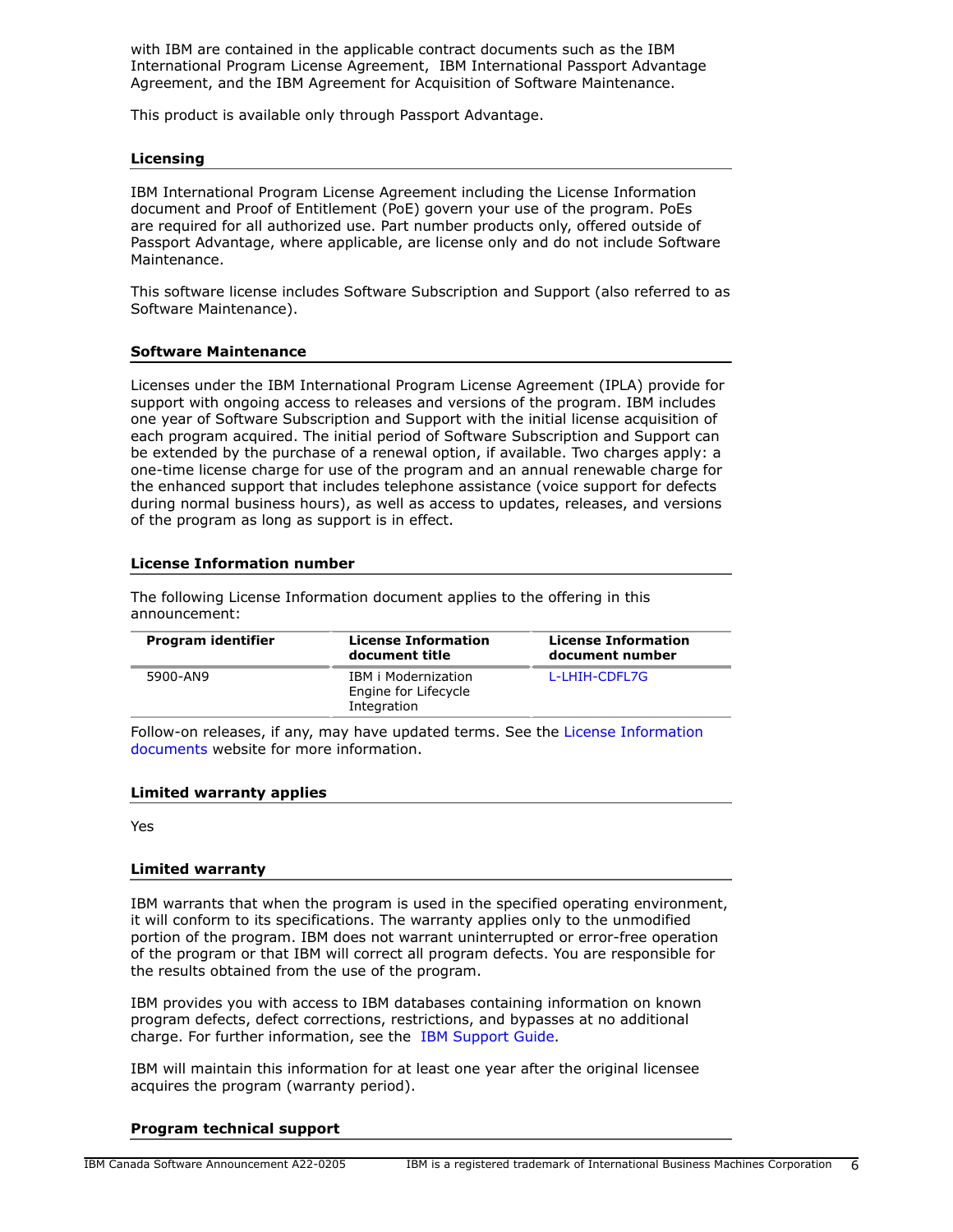## **Standard support**

Technical support of a program product version or release will be available for a minimum of three years from the planned availability date, as long as your Software Subscription and Support is in effect.

This technical support allows you to obtain assistance (by telephone or electronic means) from IBM for product-specific, task-oriented questions regarding the installation and operation of the program product. Software Subscription and Support also provides you with access to updates (modifications or fixes), releases, and versions of the program. You will be notified, through an announcement letter, of discontinuance of support with 12 months' notice.

If you require additional technical support from IBM, including an extension of support beyond the discontinuance date, contact your IBM representative or IBM Business Partner. This extension may be available for a fee.

For additional information on the IBM Software Support Lifecycle Policies, see the [Standard and enhanced IBM support lifecycle policies](http://www.ibm.com/software/support/lifecycle/lc-policy.html) website.

## **Money-back guarantee**

If for any reason you are dissatisfied with the program and you are the original licensee, you may obtain a refund of the amount you paid for it, if within 30 days of your invoice date you return the program and its PoE to the party from whom you obtained it. If you downloaded the program, you may contact the party from whom you acquired it for instructions on how to obtain the refund.

For clarification, note that (1) for programs acquired under the IBM International Passport Advantage offering, this term applies only to your first acquisition of the program and (2) for programs acquired under any of IBM's On/Off Capacity on Demand (On/Off CoD) software offerings, this term does not apply since these offerings apply to programs already acquired and in use by you.

## **Volume orders (IVO)**

No

## **Passport Advantage applies**

Yes, information is available on the [Passport Advantage and Passport Advantage](http://www.ibm.com/software/passportadvantage) [Express](http://www.ibm.com/software/passportadvantage) website.

## **Software Subscription and Support applies**

Yes. Software Subscription and Support, also referred to as Software Maintenance, is included with licenses purchased through Passport Advantage and Passport Advantage Express. Product upgrades and Technical Support are provided by the Software Subscription and Support offering as described in the Agreements. Product upgrades provide the latest versions and releases to entitled software, and Technical Support provides voice and electronic access to IBM support organizations, worldwide.

IBM includes one year of Software Subscription and Support with each program license acquired. The initial period of Software Subscription and Support can be extended by the purchase of a renewal option, if available.

While your Software Subscription and Support is in effect, IBM provides you assistance for your routine, short duration installation and usage (how-to) questions, and code-related questions. IBM provides assistance by telephone and, if available, electronic access, only to your information systems (IS) technical support personnel during the normal business hours (published prime shift hours) of your IBM support centre. (This assistance is not available to your users.) IBM provides Severity 1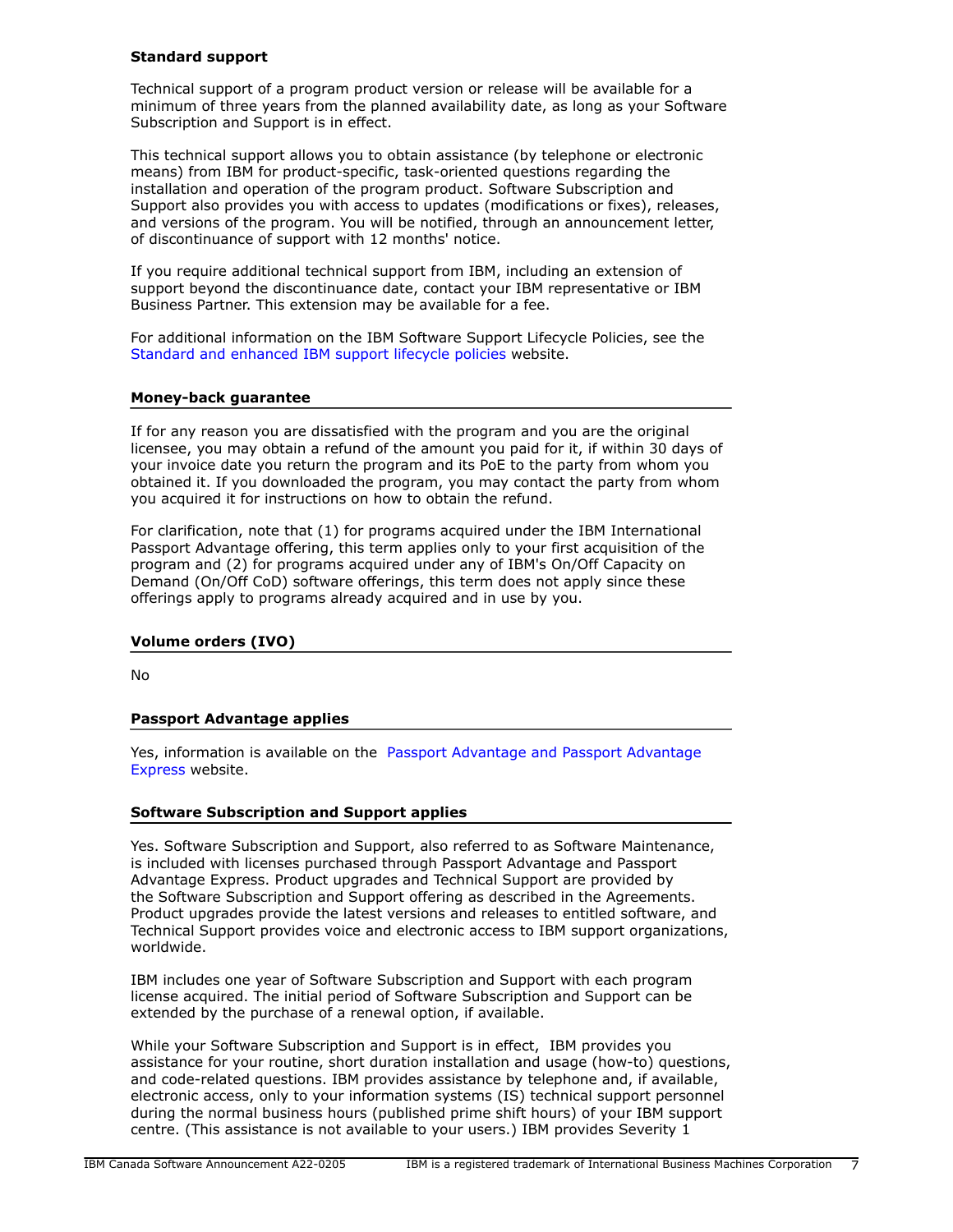assistance 24 hours a day, 7 days a week. For additional details, see the [IBM](http://www.ibm.com/support/customercare/sas/f/handbook/home.html) [Support Guide](http://www.ibm.com/support/customercare/sas/f/handbook/home.html). Software Subscription and Support does not include assistance for the design and development of applications, your use of programs in other than their specified operating environment, or failures caused by products for which IBM is not responsible under the applicable agreements.

Unless specified otherwise in a written agreement with you, IBM does not provide support for third-party products that were not provided by IBM. Ensure that when contacting IBM for covered support, you follow problem determination and other instructions that IBM provides, including in the [IBM Support Guide.](http://www.ibm.com/support/customercare/sas/f/handbook/home.html)

For additional information about the International Passport Advantage Agreement and the IBM International Passport Advantage Express Agreement, go to the [Passport Advantage and Passport Advantage Express](http://www.ibm.com/software/passportadvantage) website.

# **Variable charges apply**

No

# **Educational allowance available**

Not applicable

# **Statement of good security practices**

IT system security involves protecting systems and information through intrusion prevention, detection, and response to improper access from within and outside your enterprise. Improper access can result in information being altered, destroyed, or misappropriated or can result in misuse of your systems to attack others. Without a comprehensive approach to security, no IT system or product should be considered completely secure and no single product or security measure can be completely effective in preventing improper access. IBM systems and products are designed to be part of a regulatory compliant, comprehensive security approach, which will necessarily involve additional operational procedures, and may require other systems, products, or services to be most effective.

**Important:** IBM does not warrant that any systems, products, or services are immune from, or will make your enterprise immune from, the malicious or illegal conduct of any party.

# <span id="page-7-0"></span>**Prices**

Prices are subject to change without notice.

GST, QST, and sales taxes, where applicable, are extra.

For additional information and current prices, contact your local IBM representative or IBM Business Partner.

## **Business Partner information**

If you are an IBM Business Partner acquiring products from IBM, you may link to Passport Advantage On-line for resellers where you can obtain Business Partner pricing information. An IBMid and password are required to access the [IBM Passport](https://www.ibm.com/software/passportadvantage/pao_reseller.html) [Advantage](https://www.ibm.com/software/passportadvantage/pao_reseller.html) or [IBM PartnerWorld](https://www.ibm.com/partnerworld/resources/sell) $(R)$  website.

## **Passport Advantage**

For Passport Advantage information and charges, contact your IBM representative. Additional information is also available on the [Passport Advantage and Passport](http://www.ibm.com/software/passportadvantage) [Advantage Express](http://www.ibm.com/software/passportadvantage) website.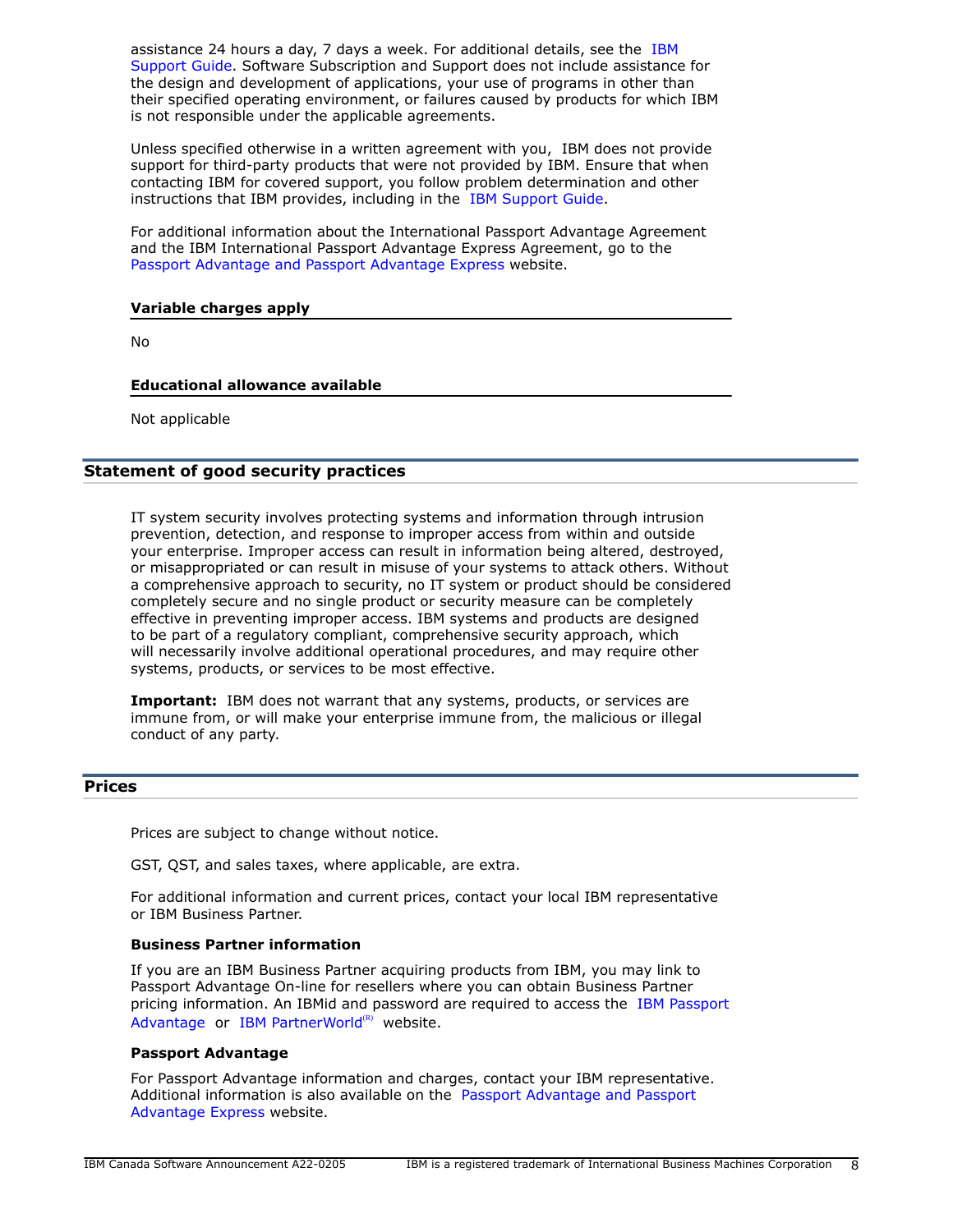## **IBM Global Financing**

IBM Global Financing offers competitive financing to credit-qualified clients to assist them in acquiring IT solutions. Offerings include financing for IT acquisition, including hardware, software, and services, from both IBM and other manufacturers or vendors. Offerings (for all client segments: small, medium, and large enterprise), rates, terms, and availability can vary by country. Contact your local IBM Global Financing organization or go to the [IBM Global Financing](http://www.ibm.com/financing) website for more information.

IBM Global Financing offerings are provided through IBM Credit LLC in the United States, and other IBM subsidiaries and divisions worldwide to qualified commercial and government clients. Rates are based on a client's credit rating, financing terms, offering type, equipment type, and options, and may vary by country. Other restrictions may apply. Rates and offerings are subject to change, extension, or withdrawal without notice.

## <span id="page-8-0"></span>**Order now**

To order, contact the IBM Digital Sales Center, your local IBM representative, or your IBM Business Partner. To identify your local IBM representative or IBM Business Partner, call 800-IBM-4YOU (426-4968). For more information, contact the IBM Digital Sales Center.

Phone: 800-IBM-4YOU (426-4968)

Fax: 800-2IBM-FAX (242-6329)

For IBM representative: askibm@ca.ibm.com

For IBM Business Partner: pwcs@us.ibm.com

IBM Digital Sales Offices 3600 Steeles Ave. East Markham, ON L3R 9Z7, CA H7

The IBM Digital Sales Center, our national direct marketing organization, can add your name to the mailing list for catalogues of IBM products.

**Note:** Shipments will begin after the planned availability date.

# <span id="page-8-1"></span>**Regional availability**

Anguilla, Antigua and Barbuda, Aruba, Bahamas, Barbados, Bermuda, Sint Eustatius and Saba Bonaire, Canada, Cayman Islands, Curacao, Dominica, Grenada, Guyana, Jamaica, Montserrat, Saint Kitts and Nevis, Saint Lucia, Saint Vincent and the Grenadines, Sint Maarten, Suriname, Trinidad and Tobago, Turks and Caicos Islands, and British Virgin Islands

## *Trade-marks*

IBM Consulting is a trade-mark of IBM Corporation in the United States, other countries, or both. IBM, Integrated Language Environment, Power, Db2, Rational, Passport Advantage, IBM Z, PartnerWorld, IBM Research, IBM Watson, IBM Security, IBM Cloud Pak, QRadar, Resilient, i2, Guardium and MaaS360 are registered trade-marks of IBM Corporation in the United States, other countries, or both.